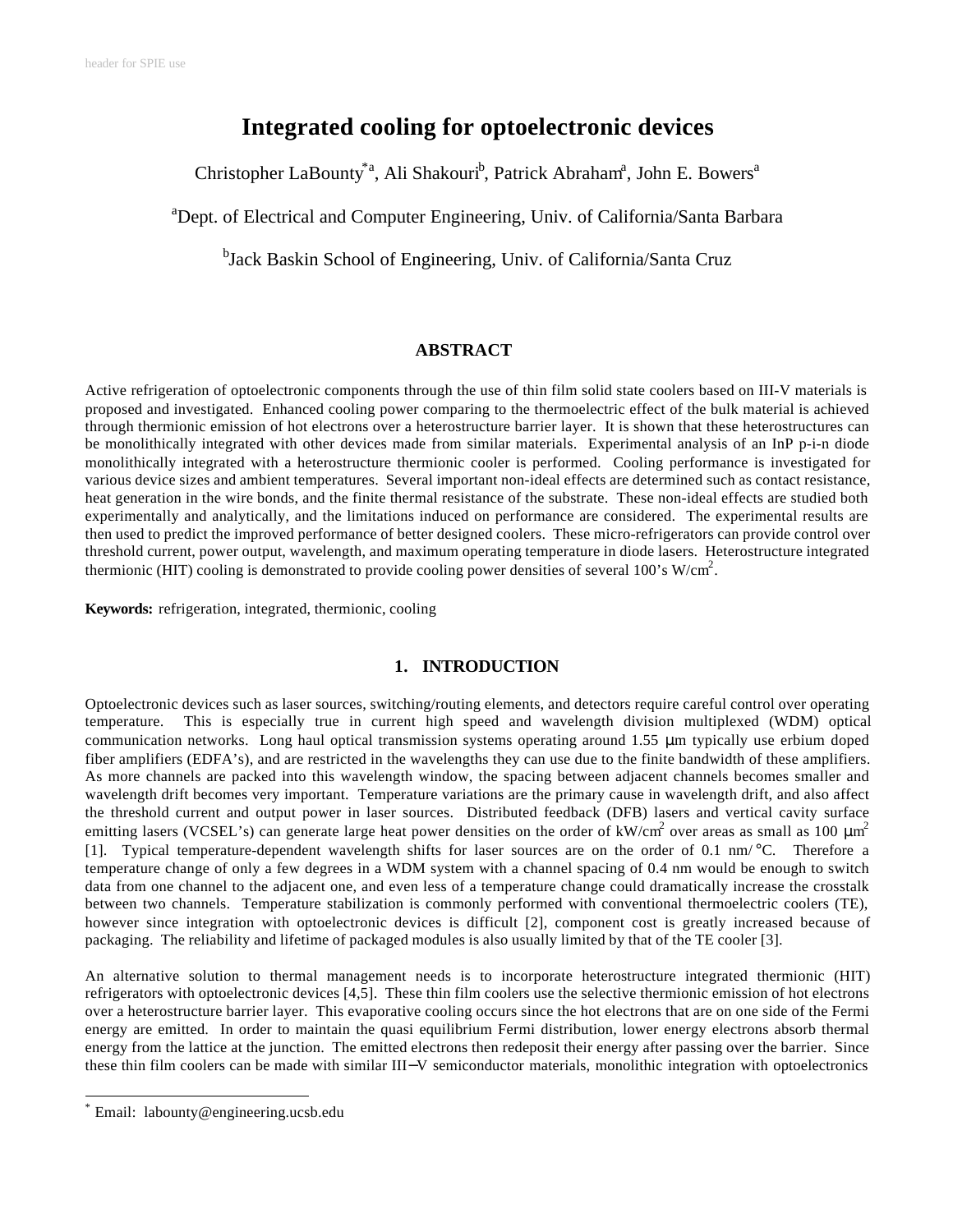| <b>Report Documentation Page</b>                                                                                                                                                                                                                                                                                                                                                                                                                                                                                                                                                                                                                                                                                                                                                                                                                                   |                             |                              |                 | Form Approved<br>OMB No. 0704-0188                  |                           |  |
|--------------------------------------------------------------------------------------------------------------------------------------------------------------------------------------------------------------------------------------------------------------------------------------------------------------------------------------------------------------------------------------------------------------------------------------------------------------------------------------------------------------------------------------------------------------------------------------------------------------------------------------------------------------------------------------------------------------------------------------------------------------------------------------------------------------------------------------------------------------------|-----------------------------|------------------------------|-----------------|-----------------------------------------------------|---------------------------|--|
| Public reporting burden for the collection of information is estimated to average 1 hour per response, including the time for reviewing instructions, searching existing data sources, gathering and<br>maintaining the data needed, and completing and reviewing the collection of information. Send comments regarding this burden estimate or any other aspect of this collection of information,<br>including suggestions for reducing this burden, to Washington Headquarters Services, Directorate for Information Operations and Reports, 1215 Jefferson Davis Highway, Suite 1204, Arlington<br>VA 22202-4302. Respondents should be aware that notwithstanding any other provision of law, no person shall be subject to a penalty for failing to comply with a collection of information if it<br>does not display a currently valid OMB control number. |                             |                              |                 |                                                     |                           |  |
| 1. REPORT DATE<br>2. REPORT TYPE<br>2000                                                                                                                                                                                                                                                                                                                                                                                                                                                                                                                                                                                                                                                                                                                                                                                                                           |                             |                              |                 | <b>3. DATES COVERED</b><br>00-00-2000 to 00-00-2000 |                           |  |
| <b>4. TITLE AND SUBTITLE</b>                                                                                                                                                                                                                                                                                                                                                                                                                                                                                                                                                                                                                                                                                                                                                                                                                                       |                             |                              |                 | 5a. CONTRACT NUMBER                                 |                           |  |
| Integrated cooling for optoelectronic devices                                                                                                                                                                                                                                                                                                                                                                                                                                                                                                                                                                                                                                                                                                                                                                                                                      |                             |                              |                 | <b>5b. GRANT NUMBER</b>                             |                           |  |
|                                                                                                                                                                                                                                                                                                                                                                                                                                                                                                                                                                                                                                                                                                                                                                                                                                                                    |                             |                              |                 | 5c. PROGRAM ELEMENT NUMBER                          |                           |  |
| 6. AUTHOR(S)                                                                                                                                                                                                                                                                                                                                                                                                                                                                                                                                                                                                                                                                                                                                                                                                                                                       |                             |                              |                 | <b>5d. PROJECT NUMBER</b>                           |                           |  |
|                                                                                                                                                                                                                                                                                                                                                                                                                                                                                                                                                                                                                                                                                                                                                                                                                                                                    |                             |                              |                 | <b>5e. TASK NUMBER</b>                              |                           |  |
|                                                                                                                                                                                                                                                                                                                                                                                                                                                                                                                                                                                                                                                                                                                                                                                                                                                                    |                             |                              |                 | <b>5f. WORK UNIT NUMBER</b>                         |                           |  |
| 7. PERFORMING ORGANIZATION NAME(S) AND ADDRESS(ES)<br>Department of Electrical and Computer Engineering, University of<br>California, Santa Barbara, CA, 93106                                                                                                                                                                                                                                                                                                                                                                                                                                                                                                                                                                                                                                                                                                     |                             |                              |                 | 8. PERFORMING ORGANIZATION<br><b>REPORT NUMBER</b>  |                           |  |
| 9. SPONSORING/MONITORING AGENCY NAME(S) AND ADDRESS(ES)                                                                                                                                                                                                                                                                                                                                                                                                                                                                                                                                                                                                                                                                                                                                                                                                            |                             |                              |                 | 10. SPONSOR/MONITOR'S ACRONYM(S)                    |                           |  |
|                                                                                                                                                                                                                                                                                                                                                                                                                                                                                                                                                                                                                                                                                                                                                                                                                                                                    |                             |                              |                 | <b>11. SPONSOR/MONITOR'S REPORT</b><br>NUMBER(S)    |                           |  |
| 12. DISTRIBUTION/AVAILABILITY STATEMENT<br>Approved for public release; distribution unlimited                                                                                                                                                                                                                                                                                                                                                                                                                                                                                                                                                                                                                                                                                                                                                                     |                             |                              |                 |                                                     |                           |  |
| <b>13. SUPPLEMENTARY NOTES</b>                                                                                                                                                                                                                                                                                                                                                                                                                                                                                                                                                                                                                                                                                                                                                                                                                                     |                             |                              |                 |                                                     |                           |  |
| 14. ABSTRACT                                                                                                                                                                                                                                                                                                                                                                                                                                                                                                                                                                                                                                                                                                                                                                                                                                                       |                             |                              |                 |                                                     |                           |  |
| <b>15. SUBJECT TERMS</b>                                                                                                                                                                                                                                                                                                                                                                                                                                                                                                                                                                                                                                                                                                                                                                                                                                           |                             |                              |                 |                                                     |                           |  |
| 16. SECURITY CLASSIFICATION OF:                                                                                                                                                                                                                                                                                                                                                                                                                                                                                                                                                                                                                                                                                                                                                                                                                                    | 17. LIMITATION OF           | 18. NUMBER                   | 19a. NAME OF    |                                                     |                           |  |
| a. REPORT<br>unclassified                                                                                                                                                                                                                                                                                                                                                                                                                                                                                                                                                                                                                                                                                                                                                                                                                                          | b. ABSTRACT<br>unclassified | c. THIS PAGE<br>unclassified | <b>ABSTRACT</b> | OF PAGES<br>7                                       | <b>RESPONSIBLE PERSON</b> |  |

**Standard Form 298 (Rev. 8-98)**<br>Prescribed by ANSI Std Z39-18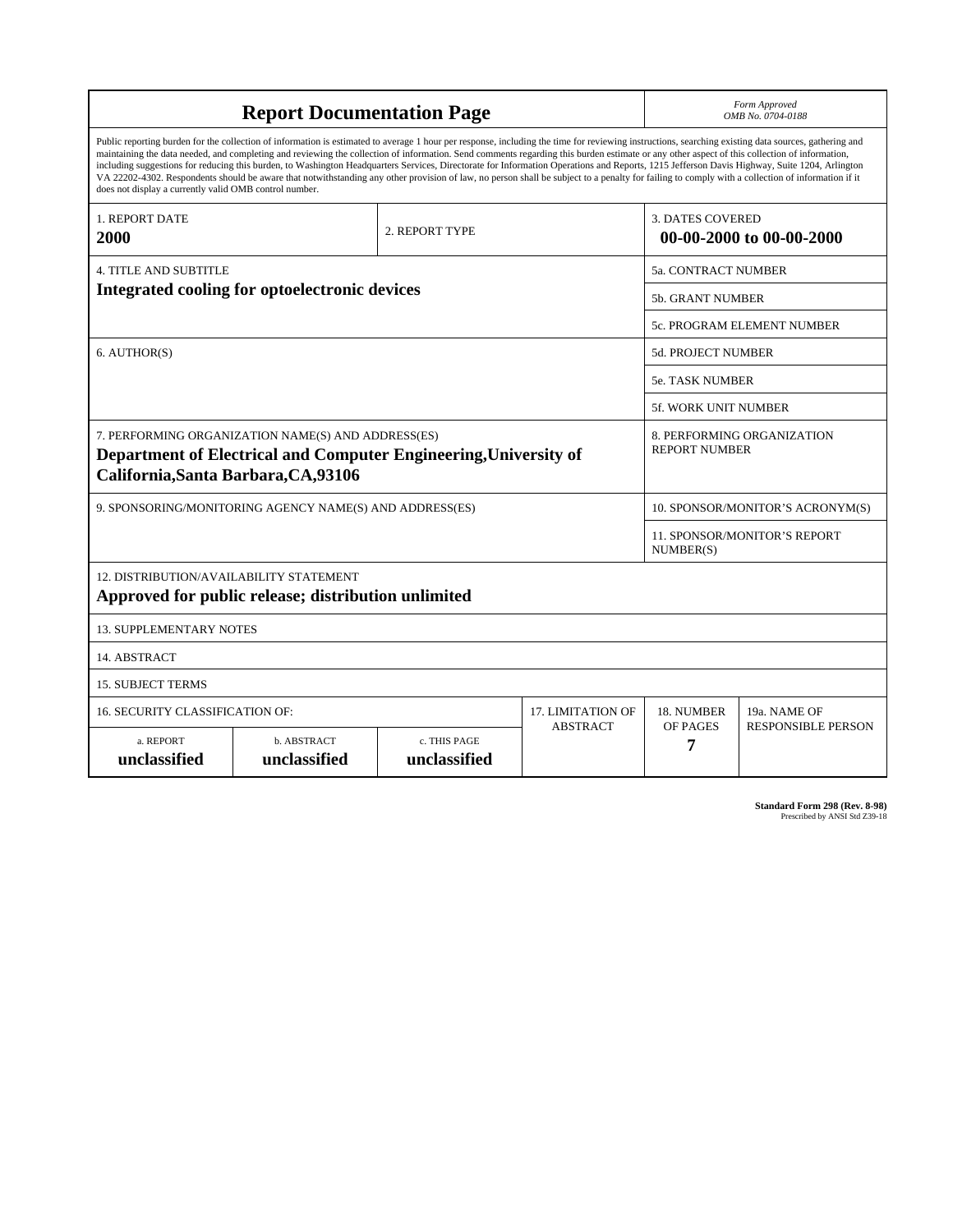is possible. The result of this integration is an extended component lifetime and a very fast cooling response due to the small thermal mass of the cooler. Furthermore, standard integrated circuit batch fabrication techniques can be used to manufacture these coolers, where as TE coolers use a bulk fabrication process. Another advantage of a HIT cooler is the dramatic gain in cooling power density.

To demonstrate monolithic integration of a device with a HIT cooler, a simple InP p-i-n diode was grown on top of a 1 μm thick InGaAs/InGaAsP HIT cooler. Cooling performance was investigated for various current biases through the diode which corresponds to effectively changing the thermal load. After discussing the measurements, the non-ideal parasitic effects are identified and examined. These results are then used to predict the effectiveness of HIT coolers integrated with diode lasers.

### **2. DEVICE STRUCTURE**

The HIT cooler structure consisted of a 1 μm thick superlattice barrier (25 periods of 10 nm InGaAs and 30 nm InGaAsP,  $\lambda$ =1.3  $\mu$ m) surrounded by n+ InGaAs cathode and anode layers grown by metal organic chemical vapor deposition (MOCVD). The cathode and anode layers were 0.3 μm and 0.5 μm thick respectively. On top of these layers, a 0.85 μm thick p-i-n diode was grown during the same MOCVD growth. In two wet etching steps, two stacked mesas are defined corresponding to the diode on top of the cooler as shown in figure 1. The cooler mesa's ranged in size from  $20x40 \mu m^2$  to  $100x200 \mu m^2$ , and the diode size was one half that of the cooler size. Ti/Pt/Au was used to make ohmic contacts to both the p- and n-type material. The substrate was thinned to approximately 125 μm before the backside metal was deposited. The integrated devices were then cleaved, packaged, and wire bonded for testing.

#### **3. MEASUREMENT**

The diode serves two purposes in the measurement. By changing the current through the diode we can effectively change the heat load of the cooler, and by also monitoring the voltage across the diode, we can measure the temperature [6] on the cold side of the cooler,  $T_c$ . The temperature sensitivity near room temperature was determined to be 1.936 mV/°C at a bias of 1 mA. The measurement set-up is illustrated in figure 2. A constant current  $(I_D)$  was sent through the diode and the diode voltage  $(V_D)$  was monitored as the cooler current  $(I_C)$  was varied. The resistors of figure 2 represent the parasitic wire bonds that add to the heat load on the device. The measured voltage can be expressed as

$$
V_M = (R_{D1} + R_{D2})I_D + V_D + \frac{r_c}{A_c}(I_D + I_C)
$$
\n(1)

where  $R_{D1}$  and  $R_{D2}$  are the wire bond resistances,  $r_c$  is the contact resistivity, and  $A_c$  is the area of the metal contact on the cooler. If equation 1 is rearranged to solve for  $V_D$  as a function of  $I_C$ , then the resulting expression is equal to the measured voltage minus some constant values and minus a value that changes with respect to  $I_c$ , that is  $r_c I_c / A_c$ . Therefore to correctly measure the temperature on top of the device, the contact resistivity must be determined. Once  $V_D$  is known, the temperature can be calculated using the conversion values for the corresponding diode current as given above for 1 mA.

The thermionic heating and cooling are proportional to current and can be expressed as (in the limit of Boltzmann statistics)

$$
Q_{TI} = (\mathbf{f}_B + \frac{2k_B T}{e}) \cdot I \tag{2}
$$

where  $f_B$  is the heterojunction barrier height,  $k_B$  is Boltzmann's constant, and *e* is the charge of an electron [5]. Since cooling is linearly proportional to current and Joule heating is proportional to the square of current, temperature versus current is determined by a second order polynomial. This can best be described by the expression for overall cooling power

$$
Q_l = Q_{Tl} - \frac{rd}{A_c} I_c^2 - \frac{b}{d} \Delta T
$$
 (3)

where **r** is the electrical resistivity of the cooler, *d* is the thickness of the cooler, *b* is the thermal conductivity between hot and cold junctions, and *DT* is the temperature difference across the cooler. When this expression is solved for *DT*, the terms in the second order polynomial are apparent.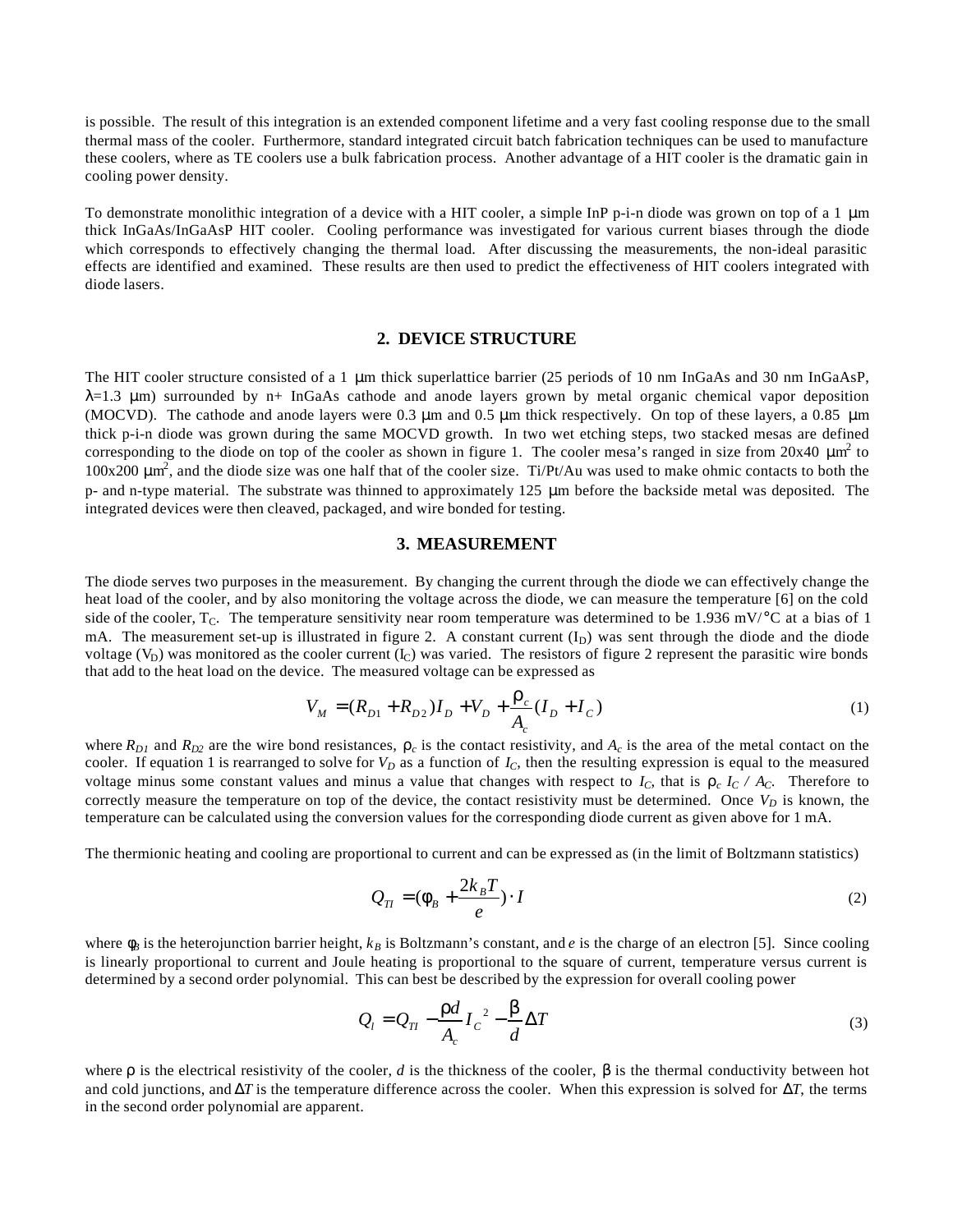#### **4. RESULTS**

A direct way of measuring the temperature of the device is to use a micro-thermocouple. Device "A" from figure 3 shows the temperature versus current for the cold side of a 70x140  $\mu$ m<sup>2</sup> cooler that had the integrated diode removed by selective wet etching. The temperature data was curve fit with a second order polynomial resulting in a linear coefficient of 3.53  $^{\circ}C/A$ , and a quadratic coefficient of 3.37  $\rm{^{\circ}C/A^2}$ . Since this cooler structure was identical to the one with the integrated diode (device "B"), the two devices should have the same linear coefficient. The quadratic coefficient, on the other hand, may differ since it is dependent on processing variations such as contact resistance, packaging and wire bonding. Consequently the contact resistance  $(r_C)$  can be determined from equation (1) by adjusting its value until the linear coefficients match. Using this method, device "B" from figure 3 also shows the temperature versus current for the cold side of a cooler with an integrated diode biased at 1 mA. The performance is much worse due to poor packaging and a higher contact resistance. For device "B" the contact resistance was determined to be  $4.4 \times 10^{-6} \Omega \text{cm}^2$ . The contact resistance for device "A" was measured by the transmission line model [7] and was estimated to be roughly  $5x10^{-7}$   $\Omega$ cm<sup>2</sup>. Knowing the contact resistance, the current through the diode was increased, and the temperature versus cooler current was again measured. By changing the diode current, the heat load is changed. Figure 4 shows the maximum cooling on top of the device as a function of heat load. The dependence of cooling on the heat load density can be described in a similar manner to that of a thermoelectric device [8],

$$
T_C = T_{C-\text{max}} \cdot (1 - \frac{Q_l}{Q_{l-\text{max}}})
$$
\n(3)

where *Tc* is the cold side temperature,  $Q_l$  is the heat load density, and  $T_{C \text{max}} \& Q_{l \text{max}}$  are the corresponding maximum values. From figure 4 we find that the maximum cooling was 0.39  $\degree$ C, and the maximum heat load density was 93 W/cm<sup>2</sup> considering only heat generation by the diode. In addition to the diode there is a constant heat load due to the two wire bonds attached to the diode ( $R_{D1}$  &  $R_{D2}$ ), and another heat load due to the wire bond to the cooler ( $R_C$ ) which changes with changing cooler current. In fact, much of the improvement from device "B" to device "A" in figure 3 can be attributed to the shorter wire bonds. The wire bond length should not be too short however, or else the heat conduction through the wire from the cold side to the heat sink will begin to become an issue. It is useful to examine the magnitudes of the various sources of heat that are contributing to the total applied thermal load. Figure 5 shows the heat load density versus the respective current bias for the dominating sources of heat. For small temperature differences, it was assumed that approximately one half the heat generation in the wire bonds arrives at the device. The heat load density for the diode contact resistance and wire bonds is not shown since it was several orders of magnitude smaller due to the small value of diode current. At the optimum cooler current bias of 160 mA (device "B" from figure 3), there is an additional 47 W/cm<sup>2</sup> of heat load density due to the wire bond and an additional 18 W/cm<sup>2</sup> due to the contact resistance. Using these values, the actual maximum heat load density was 158 W/cm<sup>2</sup>. Therefore device "A" that had a maximum cooling three times as much as device "B" should be able to accommodate heat load densities as high as 475 W/cm<sup>2</sup>.

The smaller size coolers demonstrated the greatest cooling. Since a smaller device requires less current to achieve the same thermionic refrigeration, there is less current for parasitic Joule heating from the wire bonds and contact resistance, and the overall cooling is larger. Increasing the heat sink temperature also resulted in a further increase in cooling. One reason for the improvement is the larger thermal spread of carriers at higher heat sink temperatures that allows for more carriers to pass over the heterojunction barrier. The other reason is the reduced thermal conductivity of the barrier material cutting the amount of heat that returns to the cold junction.

#### **5. APPLICATION TO LASER DIODES**

In a laser diode operating near or above lasing threshold, most of the heat is generated in the vicinity of the active region due to non-radiative recombination and absorbed radiative recombination [9]. Since there is a finite thermal resistance between the active region and heat sink, the temperature of the active region will be greater than that of the heat sink. This thermal resistance is mostly due to the substrate underneath the laser and can be substantially large. By using the integrated cooler, active region temperature can be controlled more easily as the distance to the cooler can be as small as a few microns and the cooler mass is comparable to that of the laser. The active region in a typical diode laser can reach temperatures greater than 70 °C above the heat sink temperature. For these applications, the micro refrigerator does not need to cool the laser below the heat sink temperature, but only needs to provide high heat pumping densities. If the conventional cold side of the cooler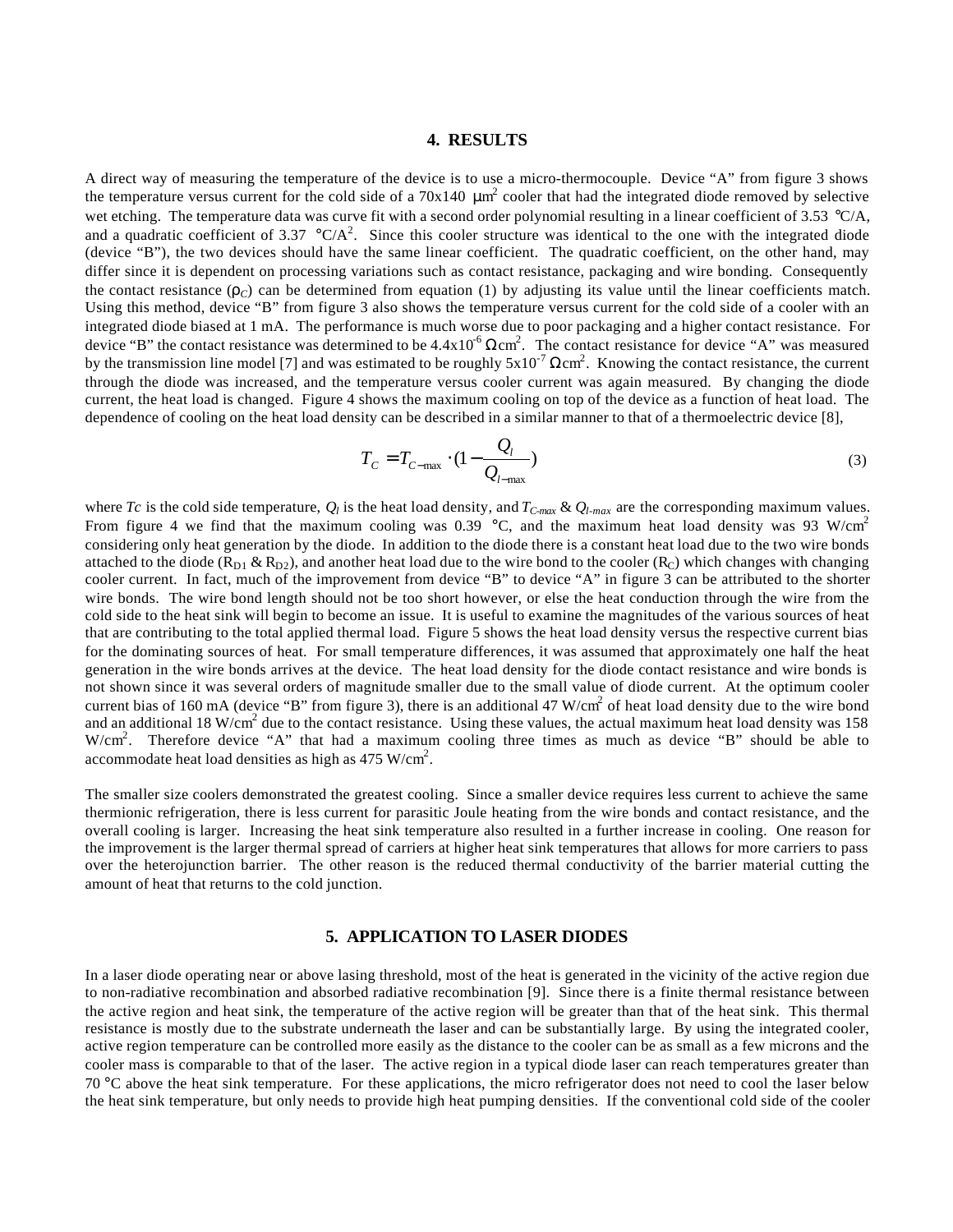is actually hotter than that of the heat sink, then the third term in equation 3 has a positive sign and larger cooling power densities are possible. However, if substantial cooling below the heat sink temperature is desired, simulations with more optimized structures and packaging have predicted single stage cooling of 20-30 degrees with cooling power densities of several  $1000$ 's W/cm<sup>2</sup> [10].

Some of the laser parameters that can be controlled or improved with the integrated cooling are emission wavelength, output power, threshold current, and maximum operating temperature. If the active region of the laser, with a temperaturedependent wavelength shift of 0.1 nm/ $\degree$ C, can be cooled to the heat sink temperature, then a tuning of 7 nm should be possible. This wavelength shift could also be used to monitor the temperature of the active region. Similarly, the output power for a typical DFB laser changes by approximately 0.4 dB/°C corresponding to 28 dB of power change. Furthermore, if the active region temperature could be kept close to that of the heat sink, then the maximum operating temperature of the laser would be equivalent to that of the heat sink. Finally with a cooled active region, the carrier leakage would be reduced along with the threshold current.

## **6. CONCLUSIONS**

Monolithically integrated cooling with thin film solid state coolers has been demonstrated. Cooling power densities of several hundred W/cm<sup>2</sup> has been measured with an integrated InP p-i-n diode and 1  $\mu$ m thick InGaAs/InGaAsP HIT cooler. The wire bonds and contact resistance were determined to add significantly to the heat load density and must be considered in an optimally packaged device. Cooler integration with diode lasers grown from similar materials is possible and it should be possible to control the characteristics of the laser sources by manipulating the cooler current.

## **ACKNOWLEDGMENTS**

This work was supported by the Office of Naval Research and the Army Research Office through the DARPA/HERETIC program.

#### **REFERENCES**

- 1. J. Piprek, Y.A. Akulova, D.I. Babic, L.A. Coldren, J.E. Bowers, "Minimum temperature sensitivity of 1.55 μm verticalcavity lasers at 30 nm gain offset," *Appl. Phys. Lett*., Vol. 72, No. 15, (13 April 1998), pp. 1814-6.
- 2. L. Rushing , A. Shakouri, P. Abraham, J.E. Bowers, "Micro thermoelectric coolers for integrated applications," *Proceedings of the 16th International Conference on Thermoelectrics*, Dresden, Germany, August 1997, pp. 646-9.
- 3. T.A. Corser, "Qualification and reliability of thermoelectric coolers for use in laser modules," *41st Electronic Components and Technology Conference*, Atlanta, GA, USA, May 1991, pp. 150-6.
- 4. A. Shakouri, C. LaBounty, J. Piprek, P. Abraham, J.E. Bowers, "Thermionic emission cooling in single barrier heterostructures," *Appl. Phys. Lett.*, Vol. 74, No.1, (4 Jan. 1999), pp. 88-89.
- 5. A. Shakouri, E.Y. Lee, D.L. Smith, V. Narayanamurti, J.E. Bowers, "Thermoelectric effects in submicron heterostructure barriers," *Microscale Thermophysical Engineering*, 2:00-00, 1998.
- 6. J.M. Swartz, J.R. Gaines, "Wide range thermometry using gallium arsenide sensors," *Measurement & Control in Science & Industry*, Vol. 4, 1972.
- 7. G.K. Reeves, H.B. Harrison, "Obtaining the specific contact resistance from transmission line model measurements*," Elec. Dev. Lett*., Vol. EDL-3, No.5, (1982), pp. 111-113.
- 8. D.M. Rowe, *CRC Handbook of Thermoelectrics*, CRC Press, New York, 1995.
- 9. N.K. Dutta, T. Cella, R.L. Brown, D.T.C. Huo, "Monolithically integrated thermoelectric controlled laser diode," *Appl. Phys. Lett*., Vol. 47, No. 3, 1 August 1985, pp. 222-4.
- 10. C. LaBounty, A. Shakouri, G. Robinson, P. Abraham, J.E. Bowers, "Design of integrated thin film coolers" *Proceedings of the 18th International Conference on Thermoelectrics*, Baltimore, MD, USA, August 1999.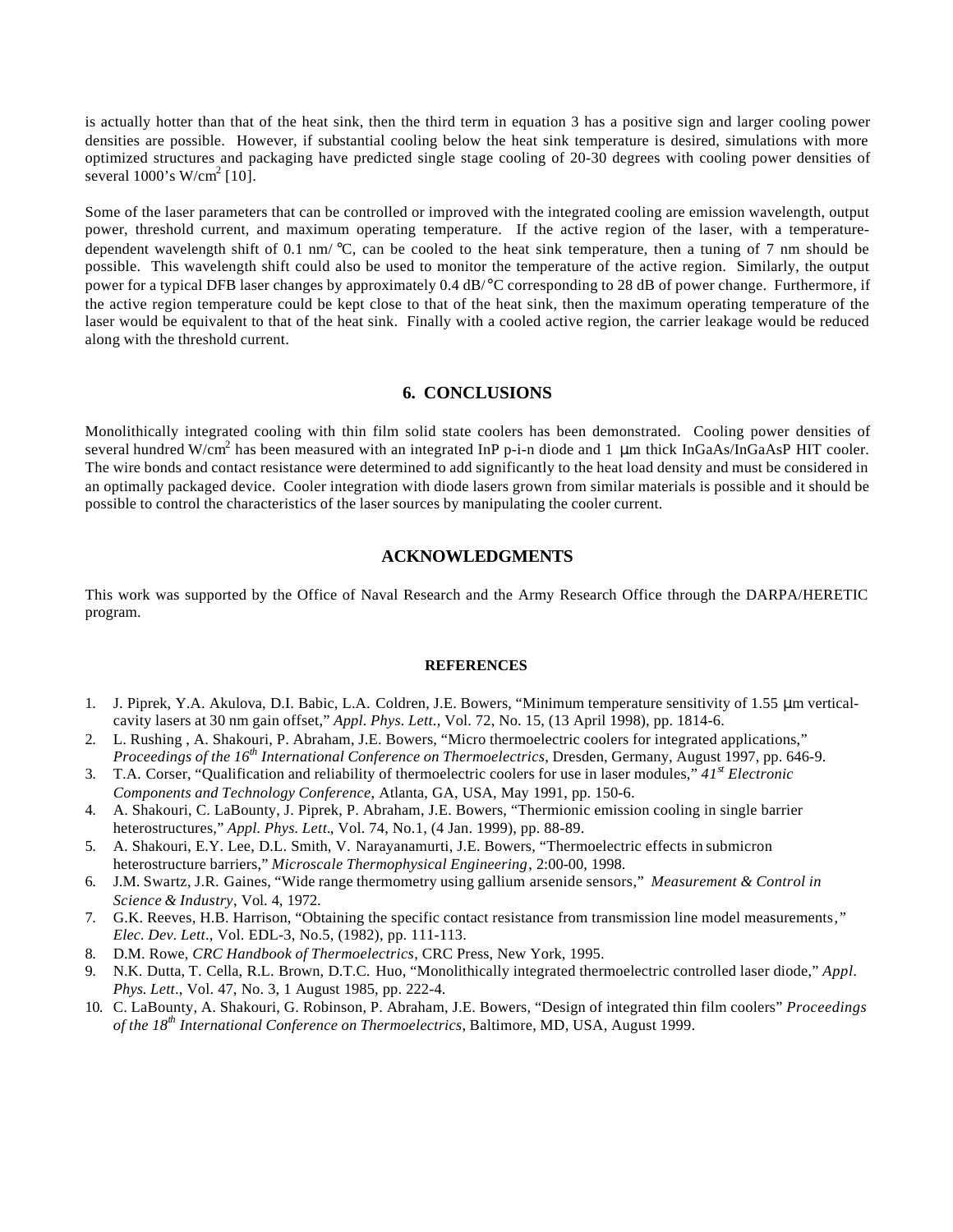

**Figure 1.** S.E.M. photo of a processed device showing the p-i-n diode on top of the 1 μm thick HIT cooler.



Figure 2. Set-up for measuring the temperature of the integrated diode versus the current through the cooler (I<sub>C</sub>) and the diode  $(I_D)$ .  $R_{D1}$ ,  $R_{D2}$ , and  $R_C$  are the wire bond resistances.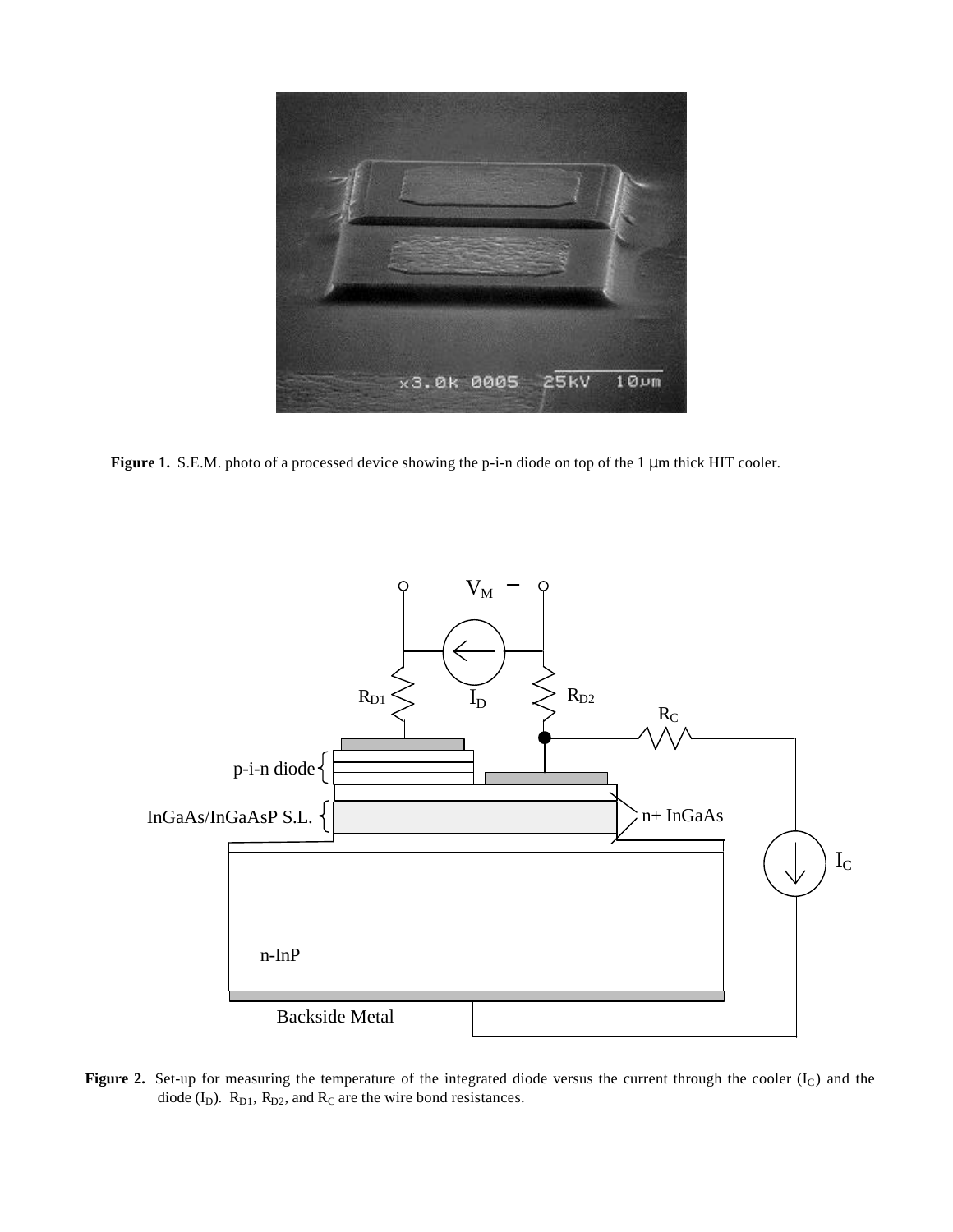

**Figure 3.** Measured cooling versus cooler current using a micro-thermocouple for a well packaged device (curve 1), and using the integrated p-i-n diode with poor packaging (curve 2). Both device areas were  $70x140 \mu m^2$ .



**Figure 4.** Cooling versus heat load density. The points are experimental data while the linear curve fit corresponds to